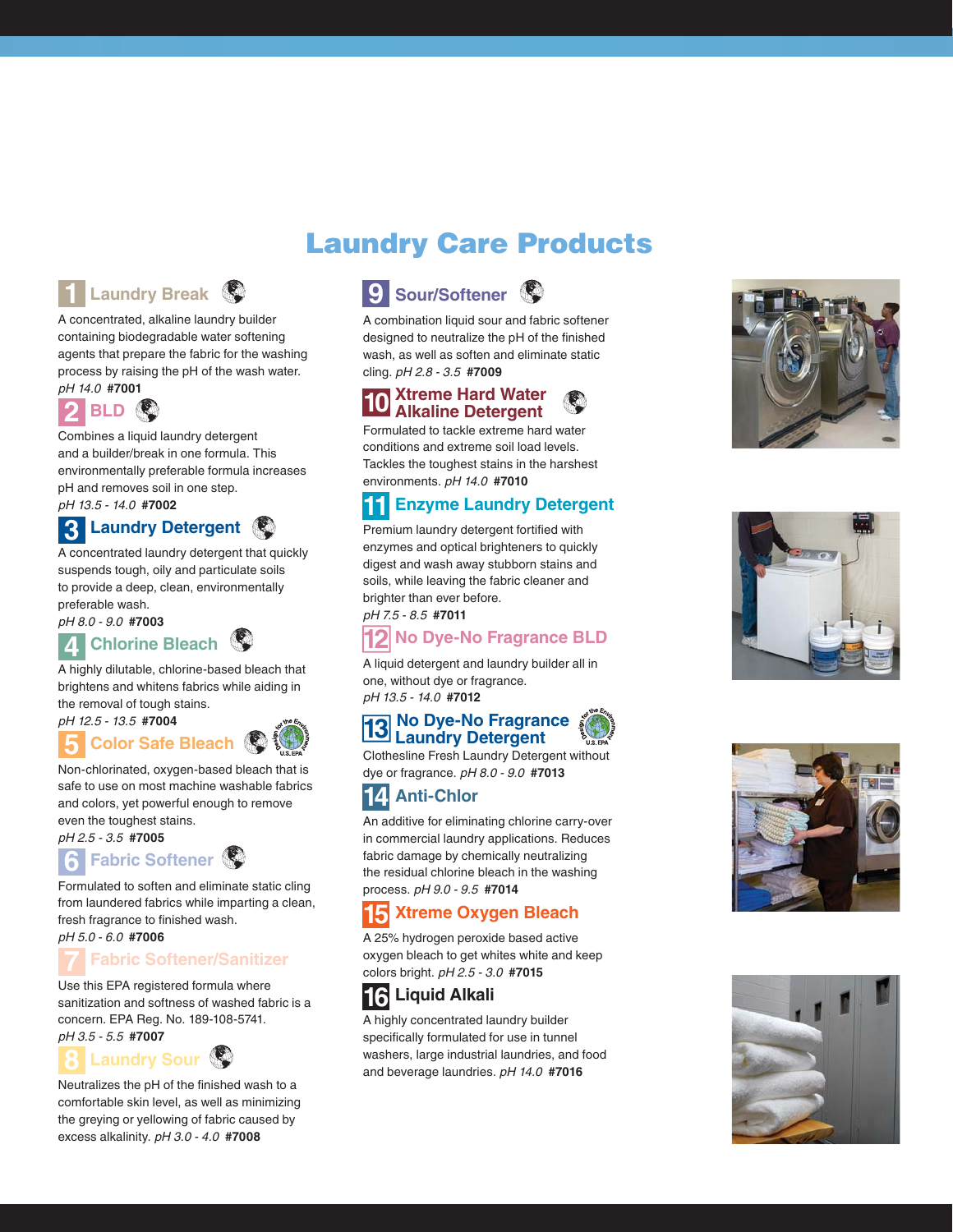

# **Laundry Care Products**

#### **Xtreme Laundry Sour** 17

A blend of three acids optimized to tackle the highest levels of alkalinity and iron in tunnel washers, large industrial laundries. and food and beverage laundries.

 $pH < 1.0$  #7017

18



An environmentally preferable laundry detergent formulated in partnership with the EPA's Design for Environment Program. Same great fragrance and performance as Laundry Detergent, but with no dye.

## pH 7.0 - 8.0 #7018 **IL**



Readily biodegradable fabric softener that leaves textiles with a Fresh April Air scent and superior softness.





An environmentally preferable oxygen-based bleach. Keeps whites white and colors bright. 85% more active than Clothesline Fresh Color Safe Bleach.

pH 5.5 - 6.0 #7020

## **Oxygen Detergent EP**

An environmentally preferable laundry detergent infused with the active power of oxygen. This 2-in-1 product keeps whites white and colors bright while removing everyday soils.

pH 3.5 - 4.5 #7021

## **Liquid Laundry Starch**

A blend of natural and synthetic starches that provide a beautiful hand and body to a variety of fabrics including blends and spun poly. Easily dispersible in hot or cold water. pH 4.5 - 5.0 #7022

#### **Detergent SE** 23

A heavy-duty, solvent enhanced, liquid laundry detergent specially formulated for use in commercial, healthcare, and onpremise laundries. pH 10.5 - 11.5 #7023

# **All Purpose Spotter**

Treats a broad spectrum of laundry stains including protein, juices, oils, and many others. pH 11.5 - 12.5 #7051, 7061

#### **S2 Alkaline Spotter**

Treats food-based oil and grease stains on fabrics. This spotter can be used as a spotter, presoak, or pre-spotter to remove even the toughest stains.

pH 12.0 - 13.0 #7052, 7062

#### R **Rust and Iron Remover**

Removes rust and iron stains from fabrics. Also removes dried blood from fabrics. pH  $3.5 - 4.5$  #7053, 7063

#### ς4 **Enzyme Spotter**

A concentrated laundry spotter and wash wheel additive with enzymatic activity for quick penetration, digestion, and removal of the toughest stains and soils. pH 7.7 - 8.3 #7054, 7064

### **Iodine & Betadine Remover**

Removes iodine, betadine and chlorine stains from fabrics. pH 9.0 - 9.5 #7055